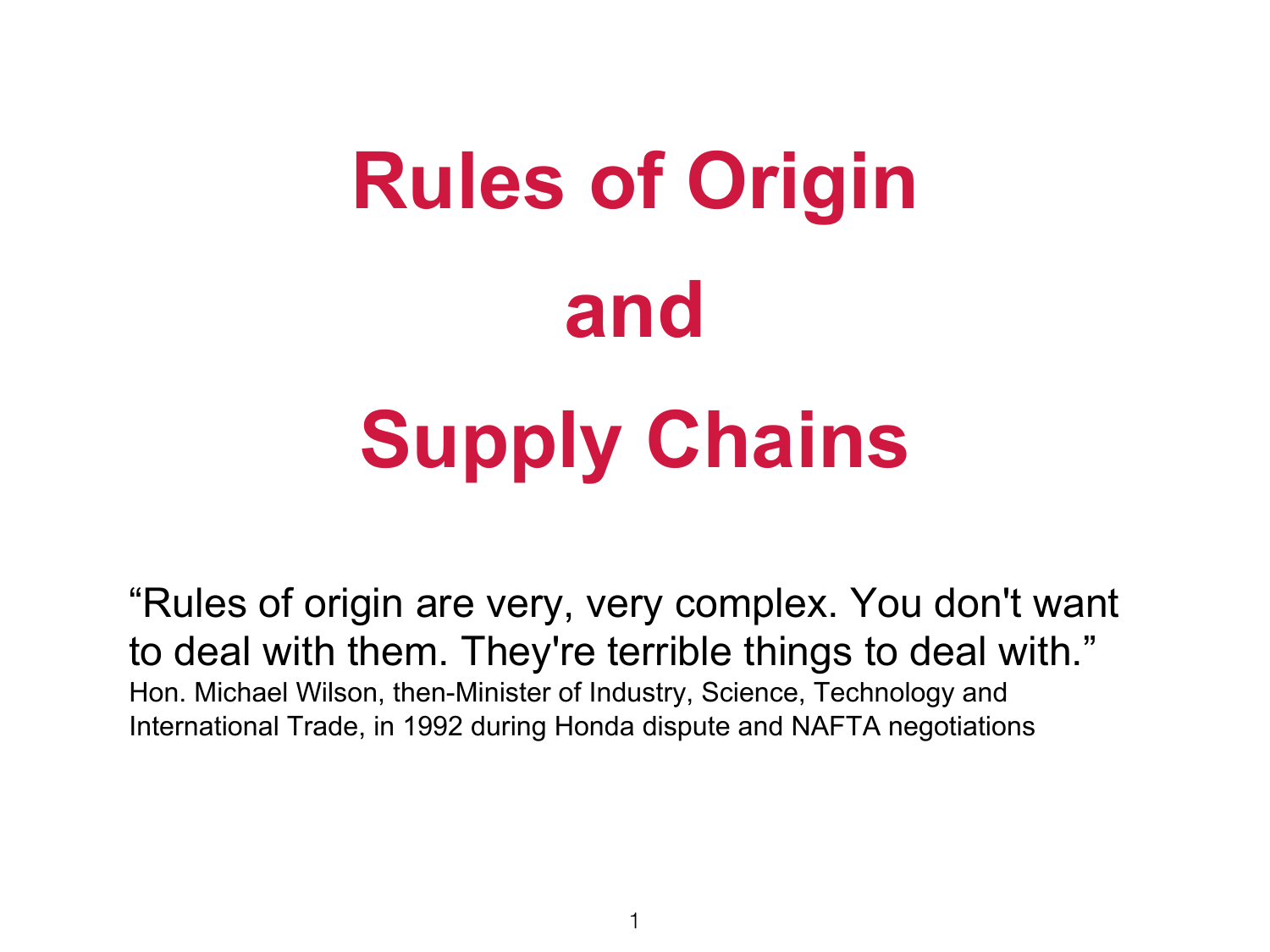### **What's What on Rules of Origin (ROO)**

- what are Rules of Origin (ROO)
- what are the key ROO policy and negotiation issues
- what are implications and impacts on supply chains
- focus on preferential ROO used in Free Trade Agreements (FTAs), but also used in many other policy areas
- starring textile and apparel sector, and CUSMA auto ROO (but not the only ones in the ROO show)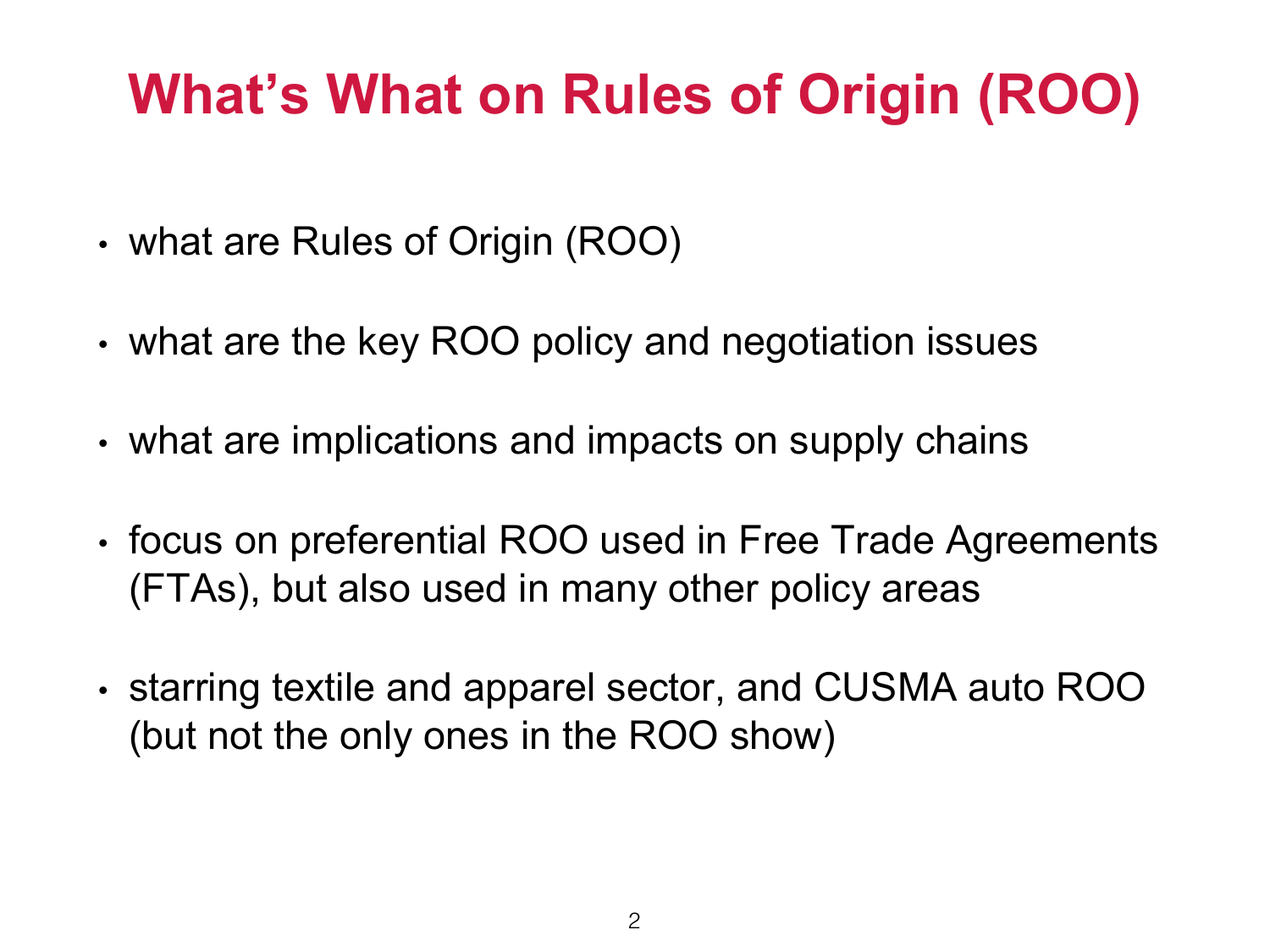### **What and Why ROO in FTAs**

- define production/sourcing required in the FTA area for goods to be "originating" and hence qualify for tariff preferences
- stated goal: ensure benefits to local producers, and prevent free riders and transshipment
- often protectionist tool to protect or re-shape supply chains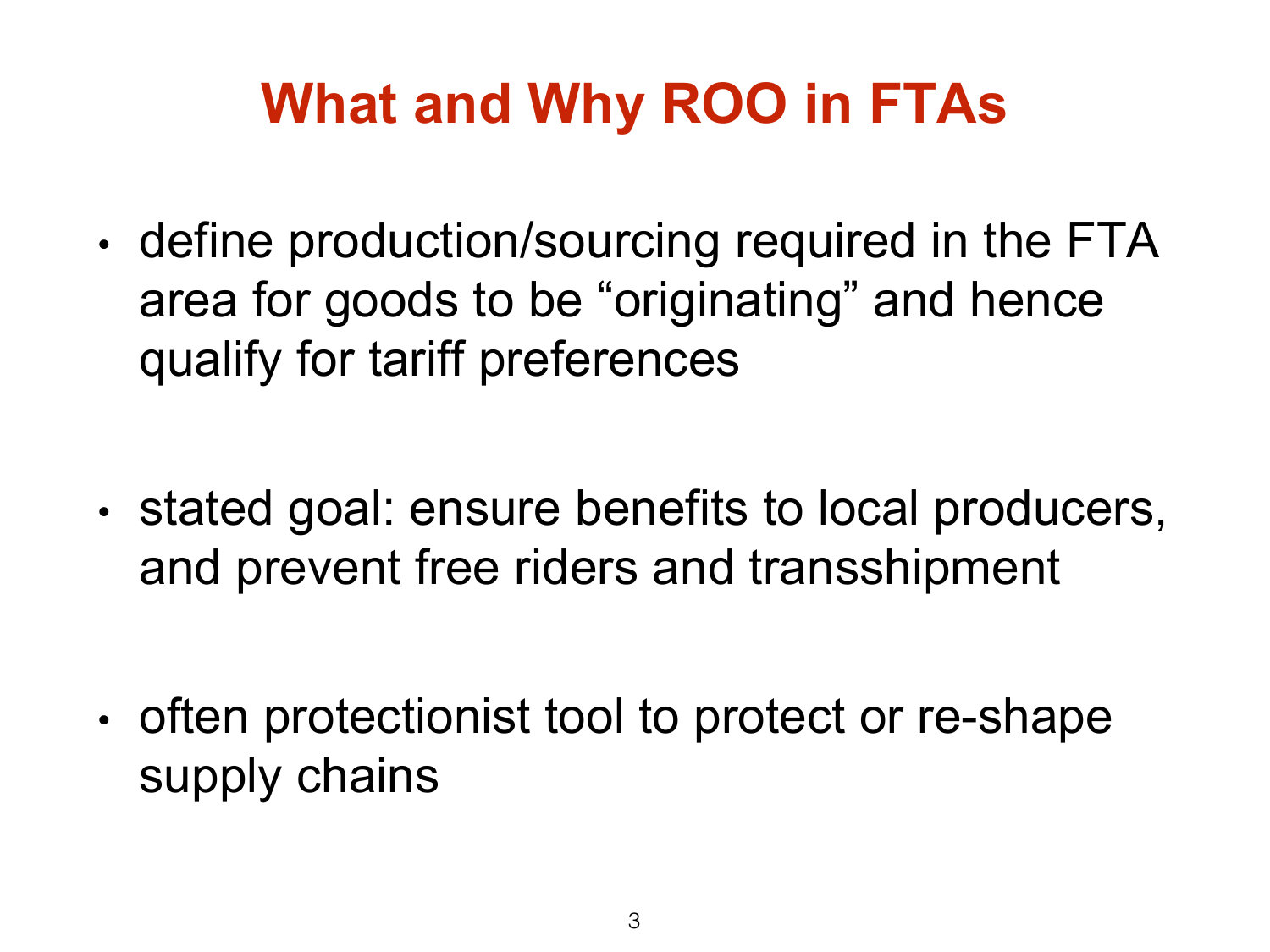### **Three Key Policy Factors**

- liberal vs restrictive ROO: how much production and sourcing required
- compliance costs to meet ROO
- cumulation key for negotiations and supply chains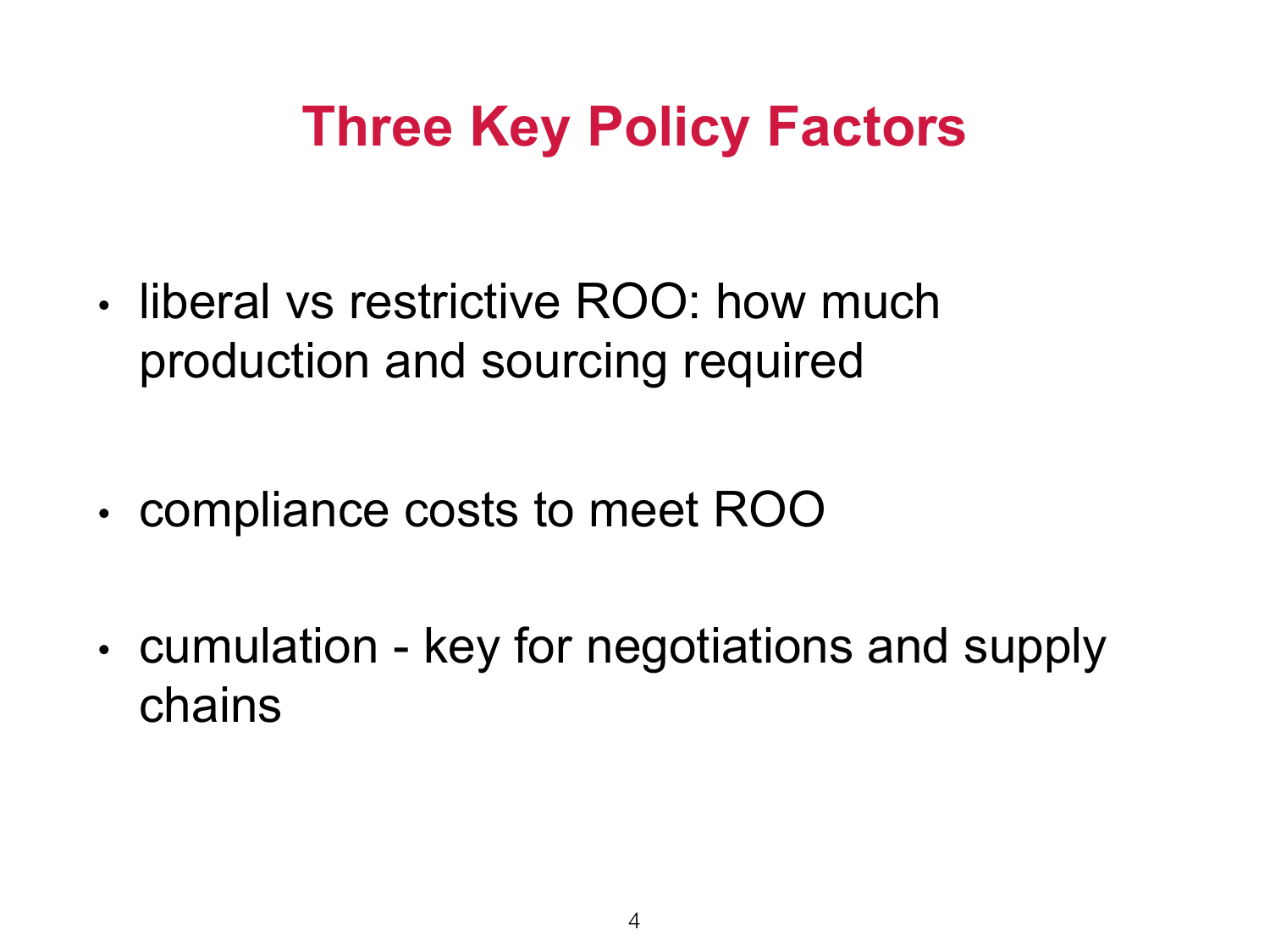### **Liberal vs Restrictive ROO**

- liberal ROO: final production required in FTA area, but most/all inputs can be "non-originating" (i.e., can be imported from outside the FTA area)
- restrictive ROO: final production, plus key or designated inputs must be produced in FTA area and meet own ROO (must also be originating)
- small/medium-sized economies mostly prefer liberal ROO as more dependent on imports for key inputs
- larger economies mostly prefer restrictive ROO as have input producers (who lobby for restrictive rules)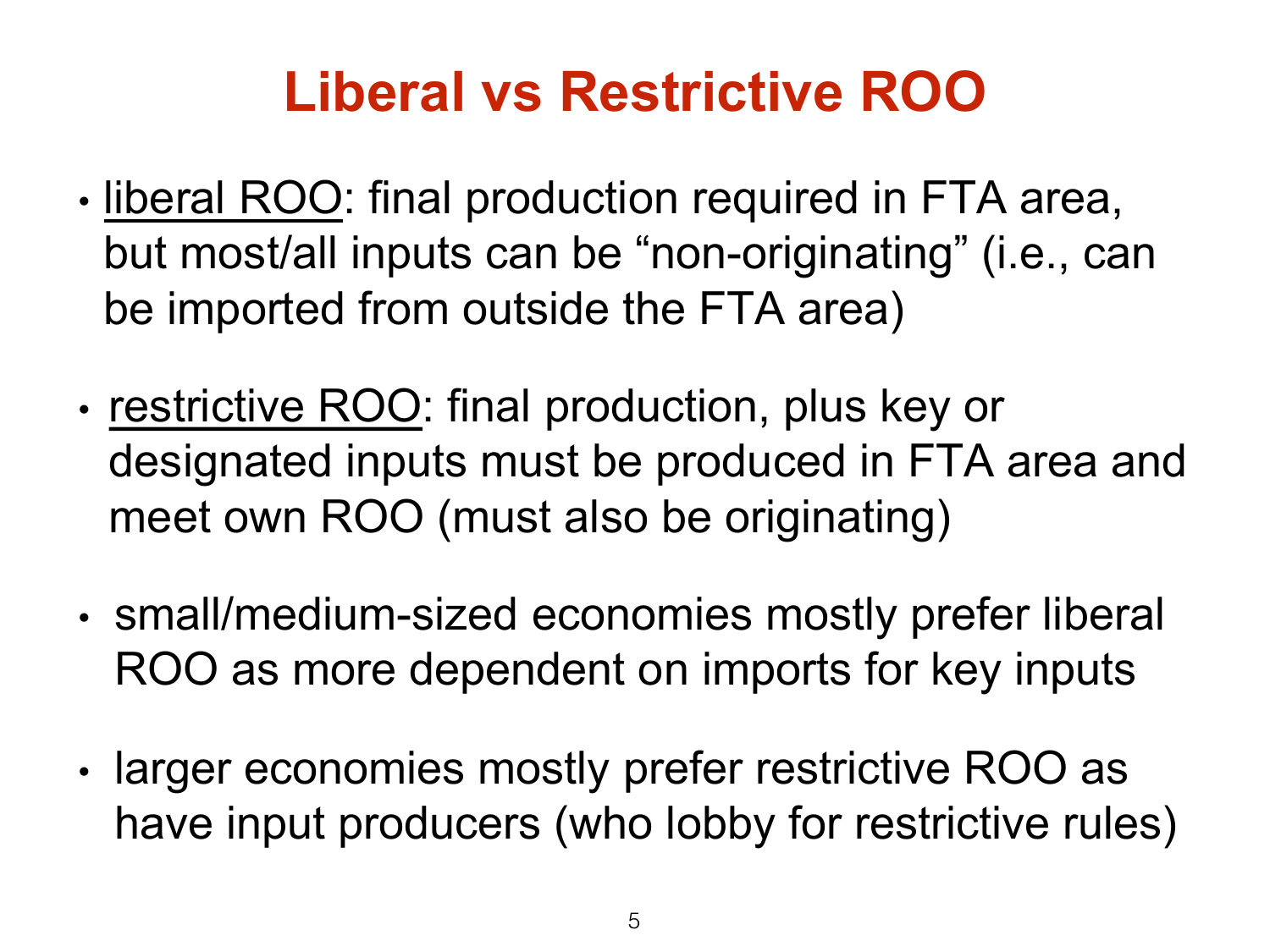#### **Compliance Costs**

- administrative costs: track inputs and their costs; certification procedures; record keeping for verifications; plus risk of paying duties/fines
- may need to change input sourcing to meet ROO:
	- costs of finding new suppliers
	- potentially pay more for originating inputs
- compliance costs may exceed tariff preference benefits (producers always have option of ignoring ROO and just paying MFN duties)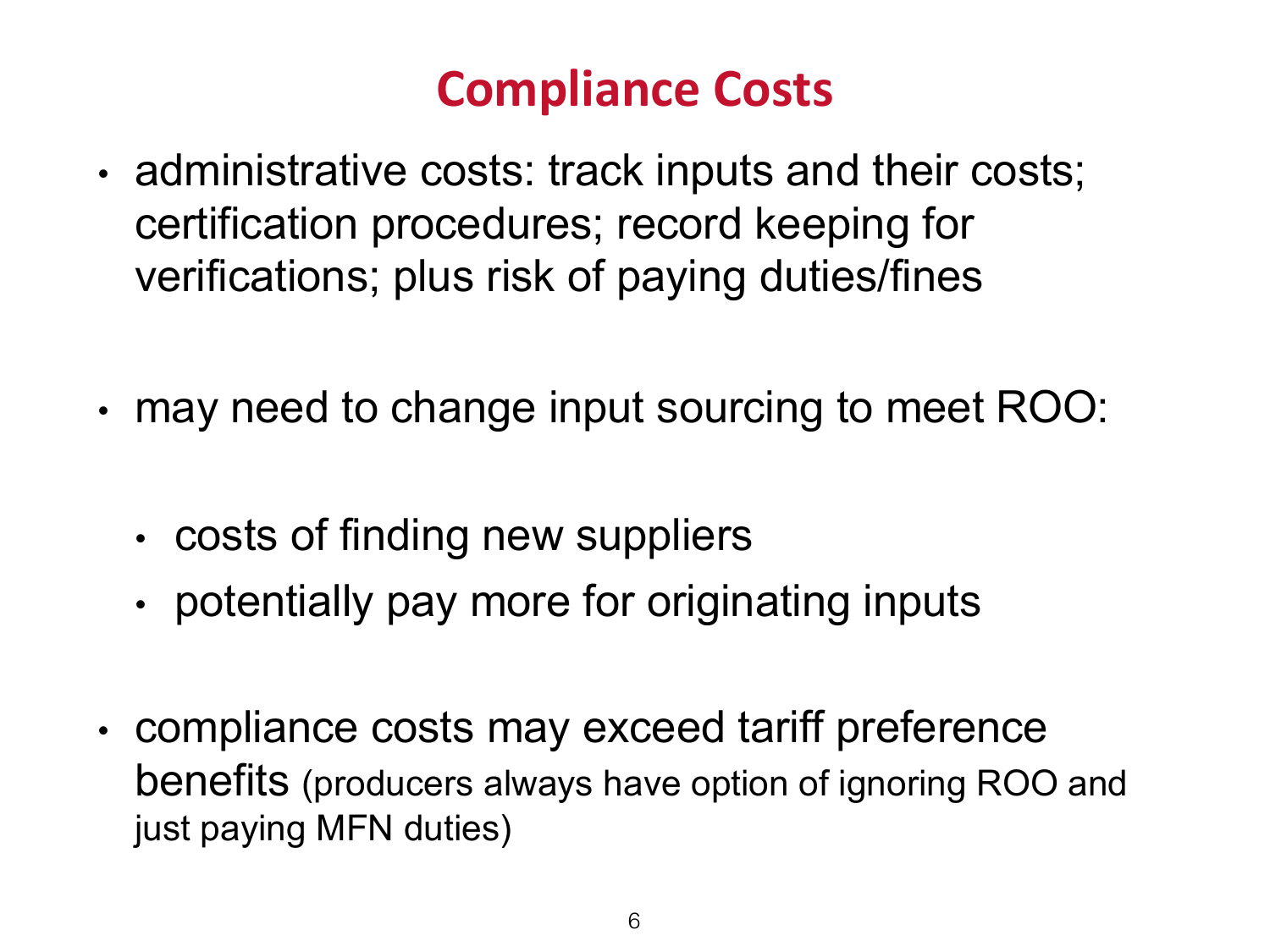### **Cumulation**

- originating good made in one FTA party qualifies as an originating input when used to produce a good in any of the parties to that FTA
- under CUSMA
	- originating piston made in Mexico can be exported duty-free to U.S. to make an originating engine
	- that originating engine can be exported duty-free to Canada to make an originating car
	- that originating car can be exported duty-free to Mexico or U.S.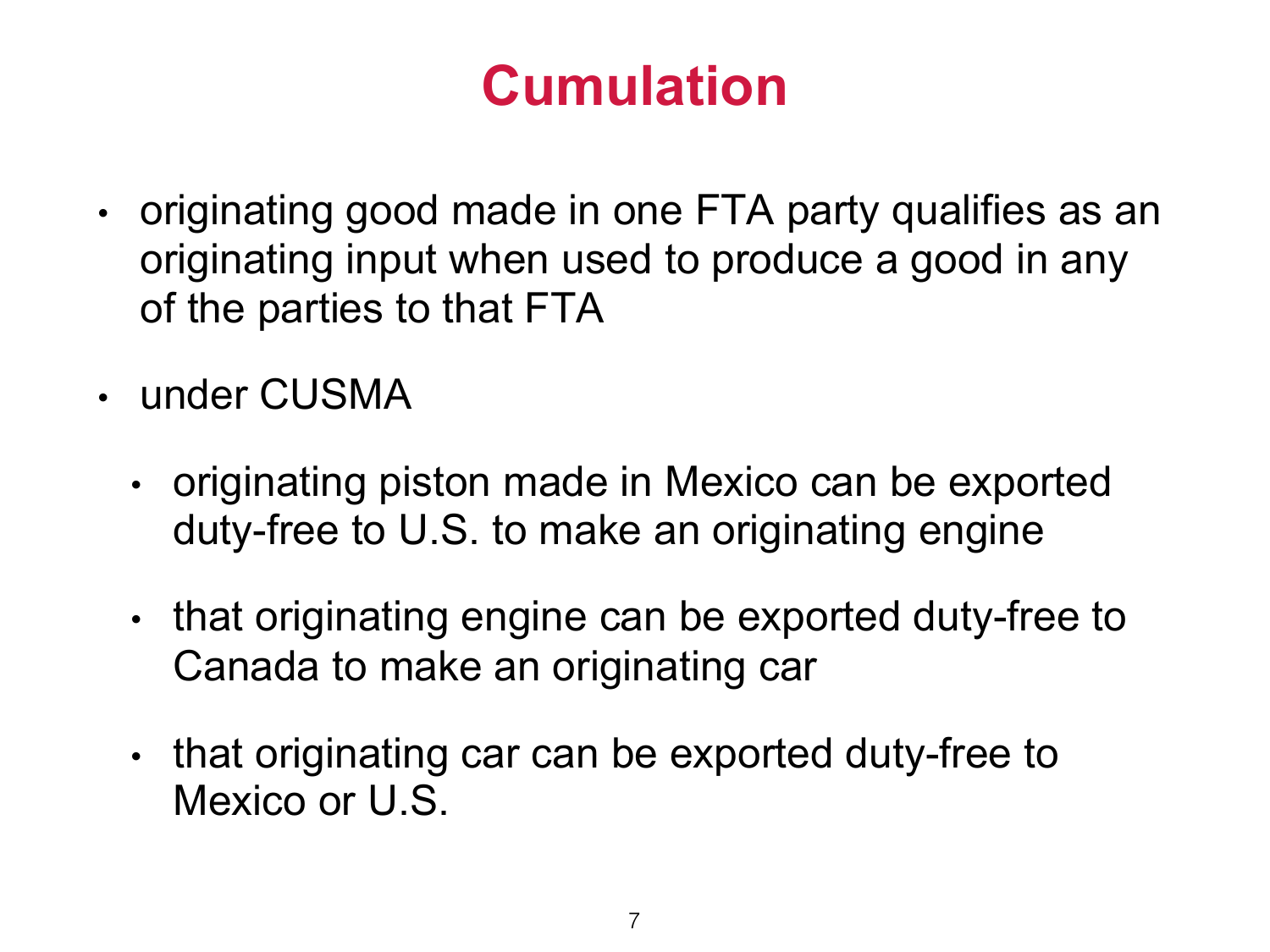### **Cumulation and NAFTA/CUSMA**

- encouraged resource-rich North American production platform linking two high-wage countries with a low-wage country
- fostered full range of production encompassing lower-skilled, labour-intensive stages and higherskilled, capital-intensive stages in North America
- alternative: labour-intensive production of input or final good done offshore - Mexico vs Asia
- not unique e.g., EU (and its FTAs), Japan's FTAs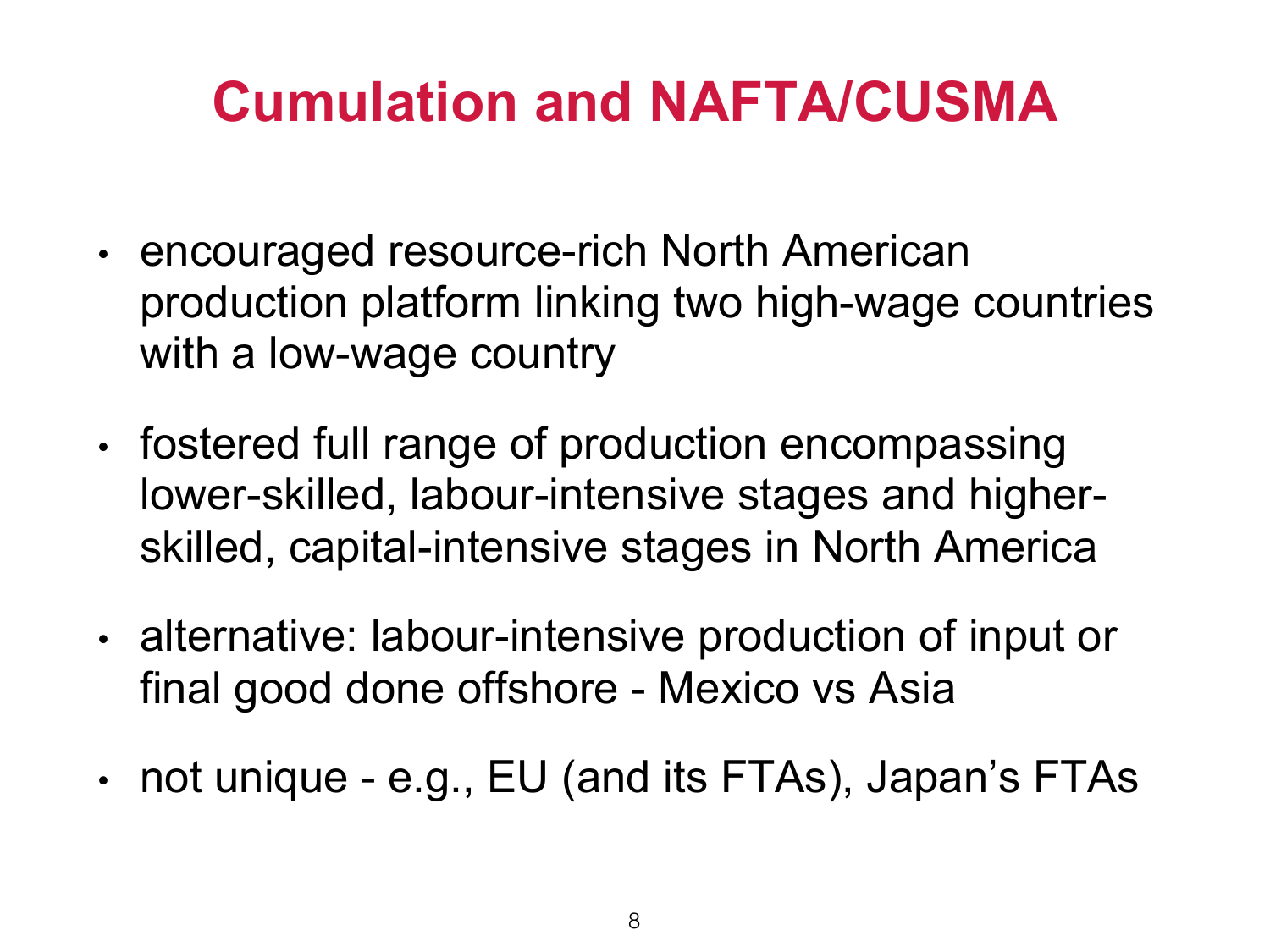# ROO: To Comply or Not to Comply

- higher incentive / likelihood of compliance if:
	- high tariffs on traded goods = higher tariff preference benefit
	- less restrictive or complex ROO = lower compliance costs
	- good seal of approval = market as "North American"
	- input buyers demand compliance so their products can comply
- compliance varies by goods, sectors and countries (e.g., goods with low tariffs can have high compliance)
- negotiations on ROO, and influence of and impact on supply chains, also vary by goods, sectors and countries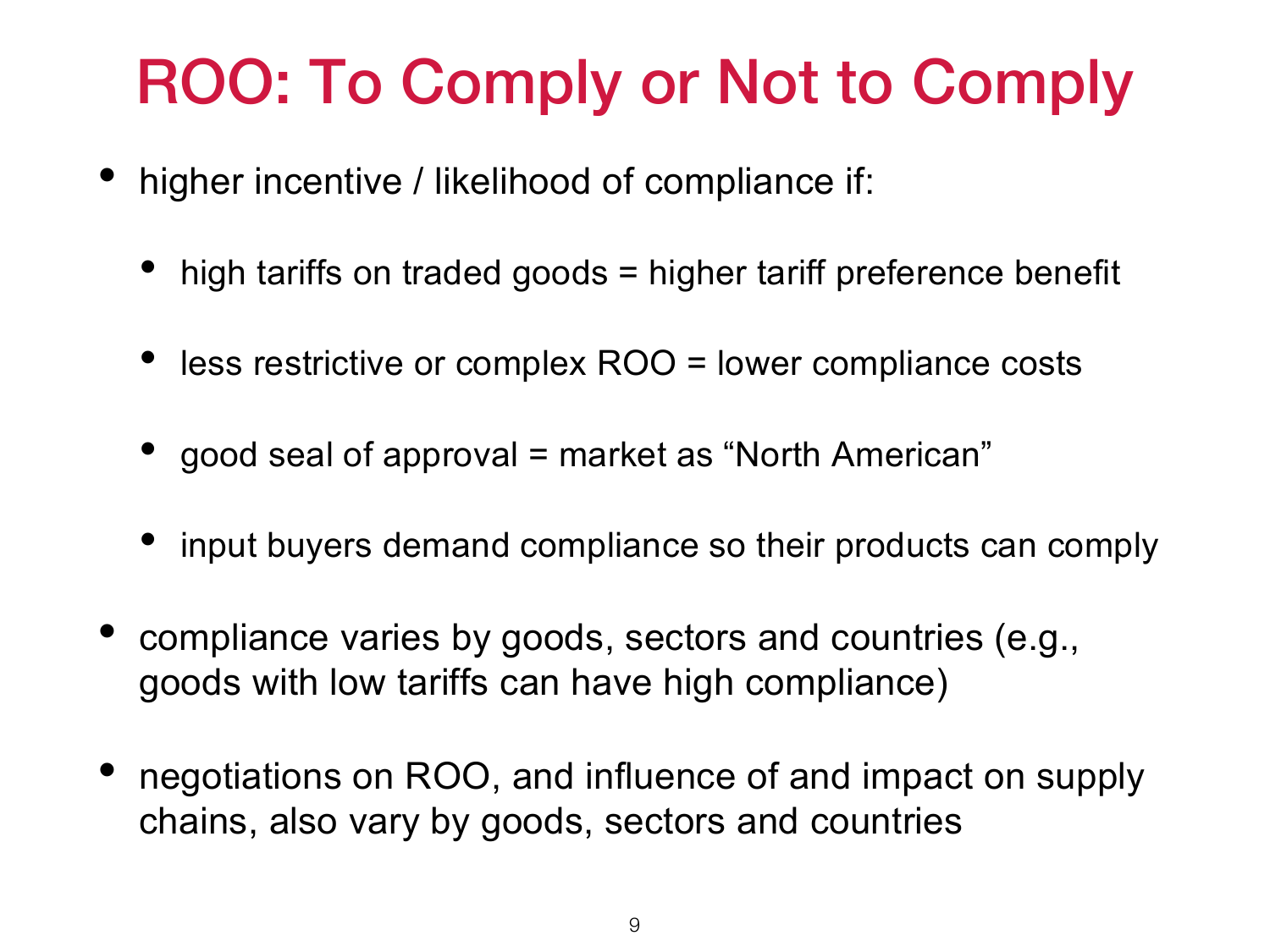#### **U.S. Textiles and Apparel ROOs**

- yarn/fabric production more capital intensive, while apparel production more labour intensive
- U.S. FTAs include restrictive yarn-forward apparel ROO:
	- yarn must originate, fabric must originate (using originating yarn), and apparel must be cut/sewn/assembled in FTA area
- U.S. FTA partners must use U.S. yarns and fabrics to avoid high U.S. apparel tariffs (over 15%) in big U.S. market
- protect high-cost U.S. textile producers from low-cost Asian yarns and fabrics, and high-end European fabrics, from entering U.S. inside imported apparel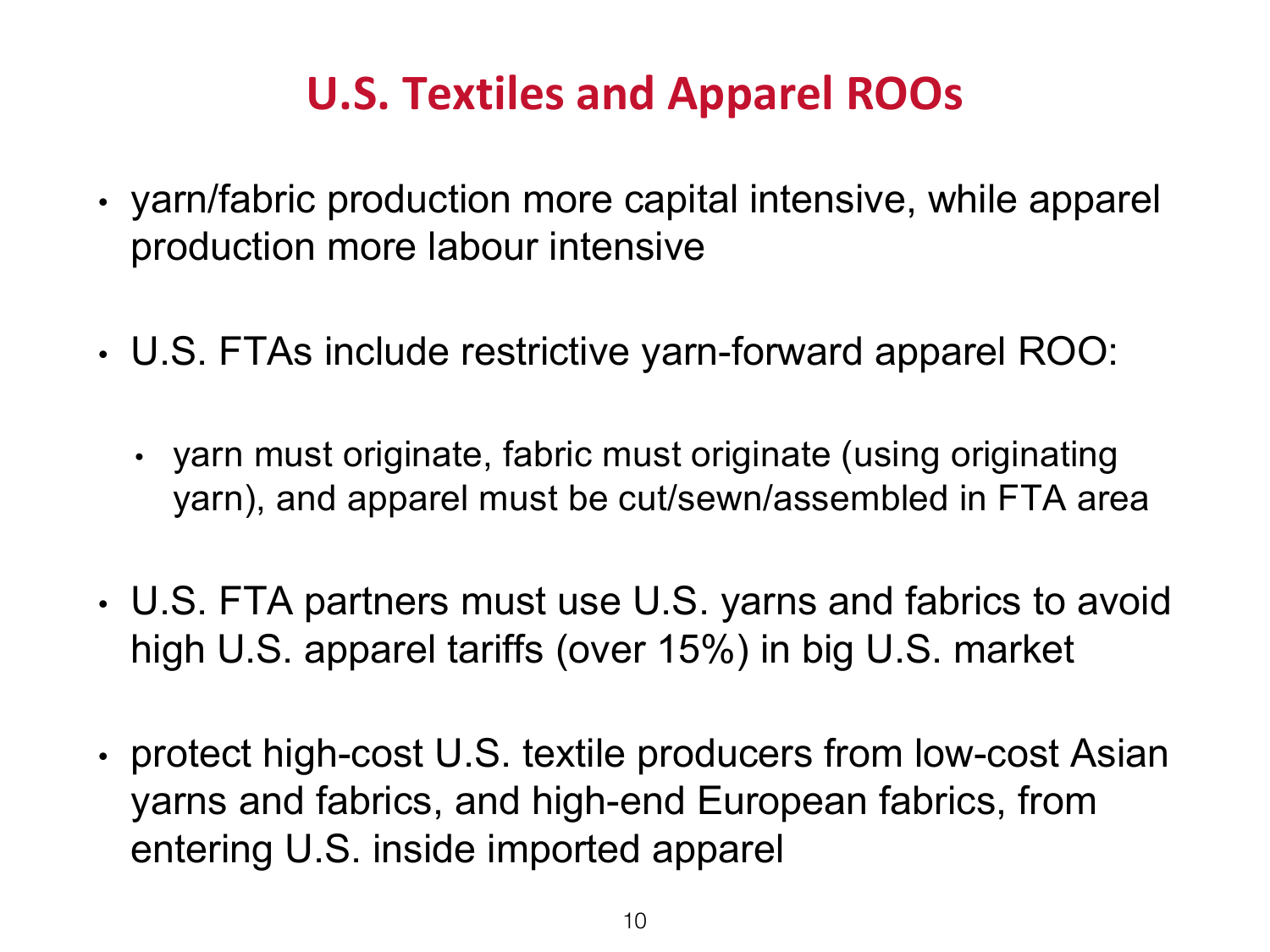#### **TPP and Textiles and Apparel**

- U.S. demanded restrictive "yarn-forward" ROO
- Vietnam: major apparel exporter: sources fabrics from China and other Asian countries - wanted cut and sew ROO (one-stage production ROO)
- Mexico and Peru supported U.S. to protect their apparel producers exporting duty-free under their FTAs with the U.S. (using U.S. yarns and fabrics)
- protect FTA-based Western Hemisphere supply chain of U.S. textile producers and Latin American apparel producers from Asian competition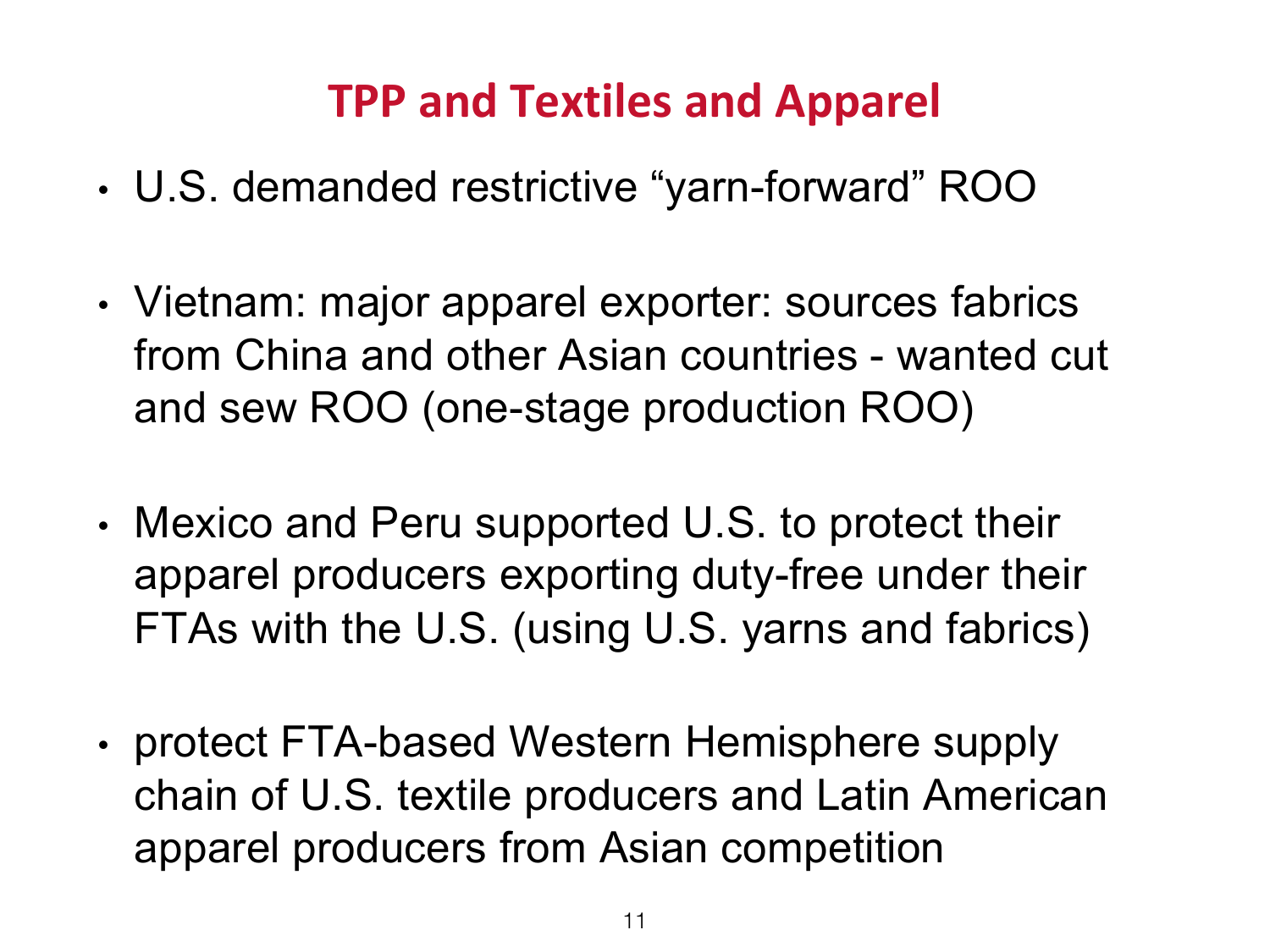### **Good Bye NAFTA, Hello CUSMA**

- more restrictive auto was key U.S. demand in CUSMA
- U.S. goal: bring back manufacturing and jobs to U.S.
- autos (and steel and aluminum) major employers in U.S., especially mid-west "rust-belt" states
- big U.S. auto trade deficit (especially with Mexico)
- U.S.share of content in NAFTA vehicles down (but absolute level of U.S. content way up as North American auto production way up)
- big factor: major plant closings/job losses in northern states (and Canada) as auto production shifted first to southern U.S. states and then to Mexico (now over 20% of assembly)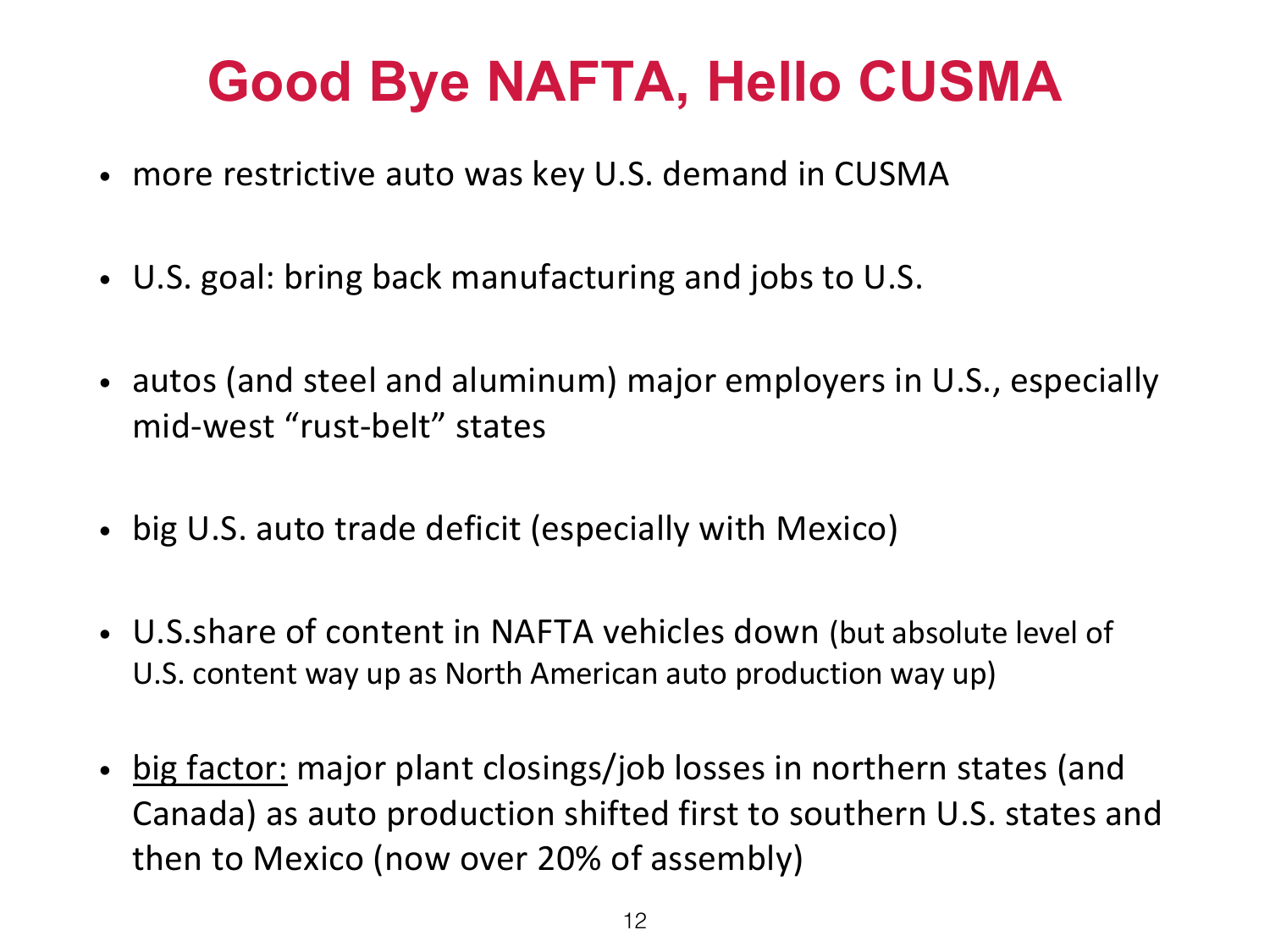#### **Does CUSMA Auto ROO Matter for Canada**

- autos Canada's largest manufacturing sector, employer and exporter:
	- highly integrated with U.S./North American supply chains
	- over 85% of vehicles and 50% of value of parts exported, almost all to U.S.
	- many parts in Canadian vehicles imported from U.S. and starting to grow from Mexico
	- 98% of Canadian vehicles and over 80% of Canadian parts enter U.S. duty free under NAFTA/CUSMA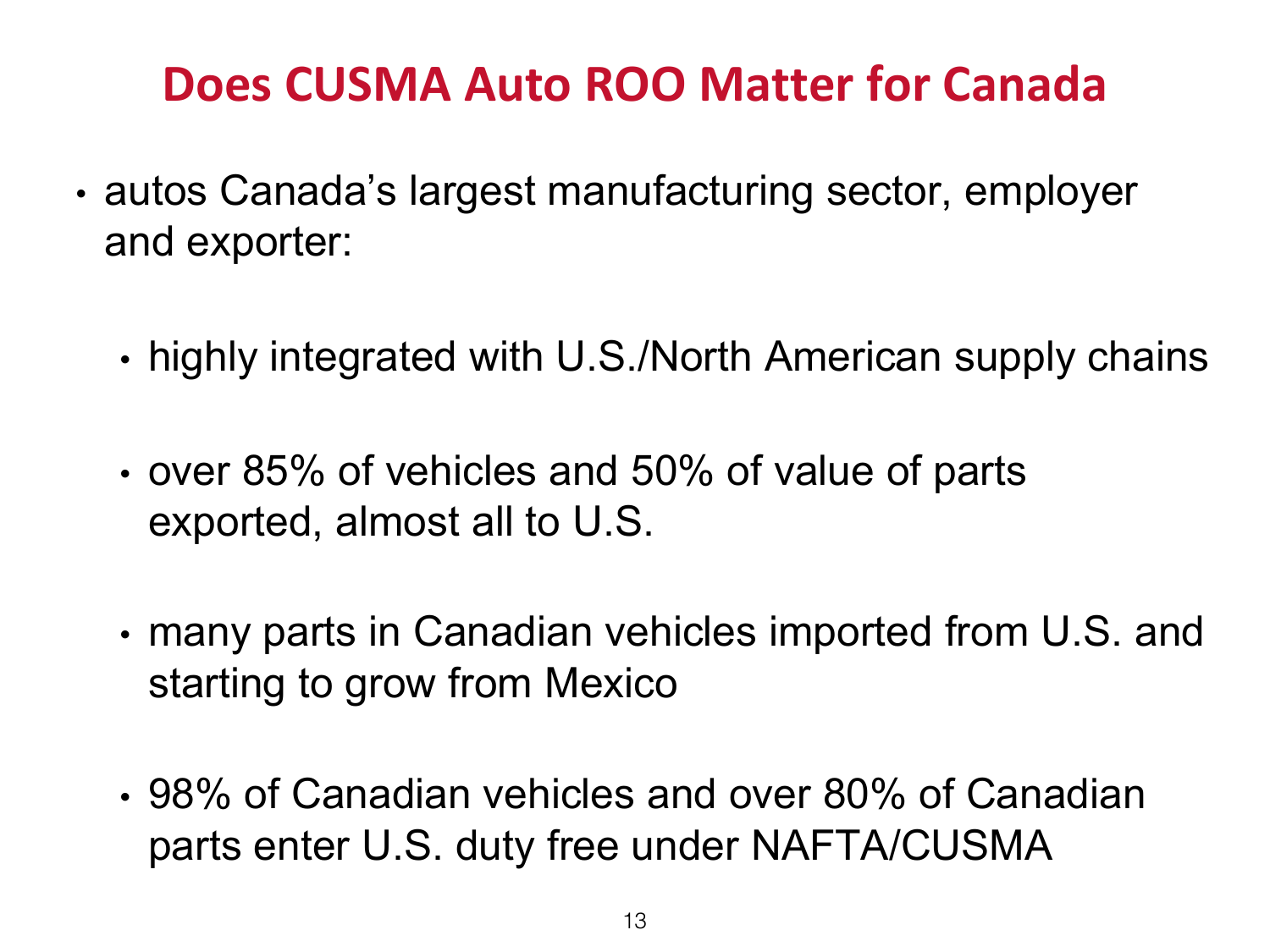### **NAFTA Auto ROO**

- NAFTA auto ROO already restrictive (and complicated):
	- regional value content (RVC) calculation based on tighter "net cost" (excludes profits and various over-head costs, but North American R&D (but not offshore R&D) included)
	- 62.5% RVC for cars and light trucks, and their engines and transmissions (vs 40% to 55% based on price in most FTAs)
	- 60% RVC for heavy trucks, their engines and transmissions, and all other auto parts
	- tracing of designated non-originating inputs used to make major components (e.g, engines, transmissions)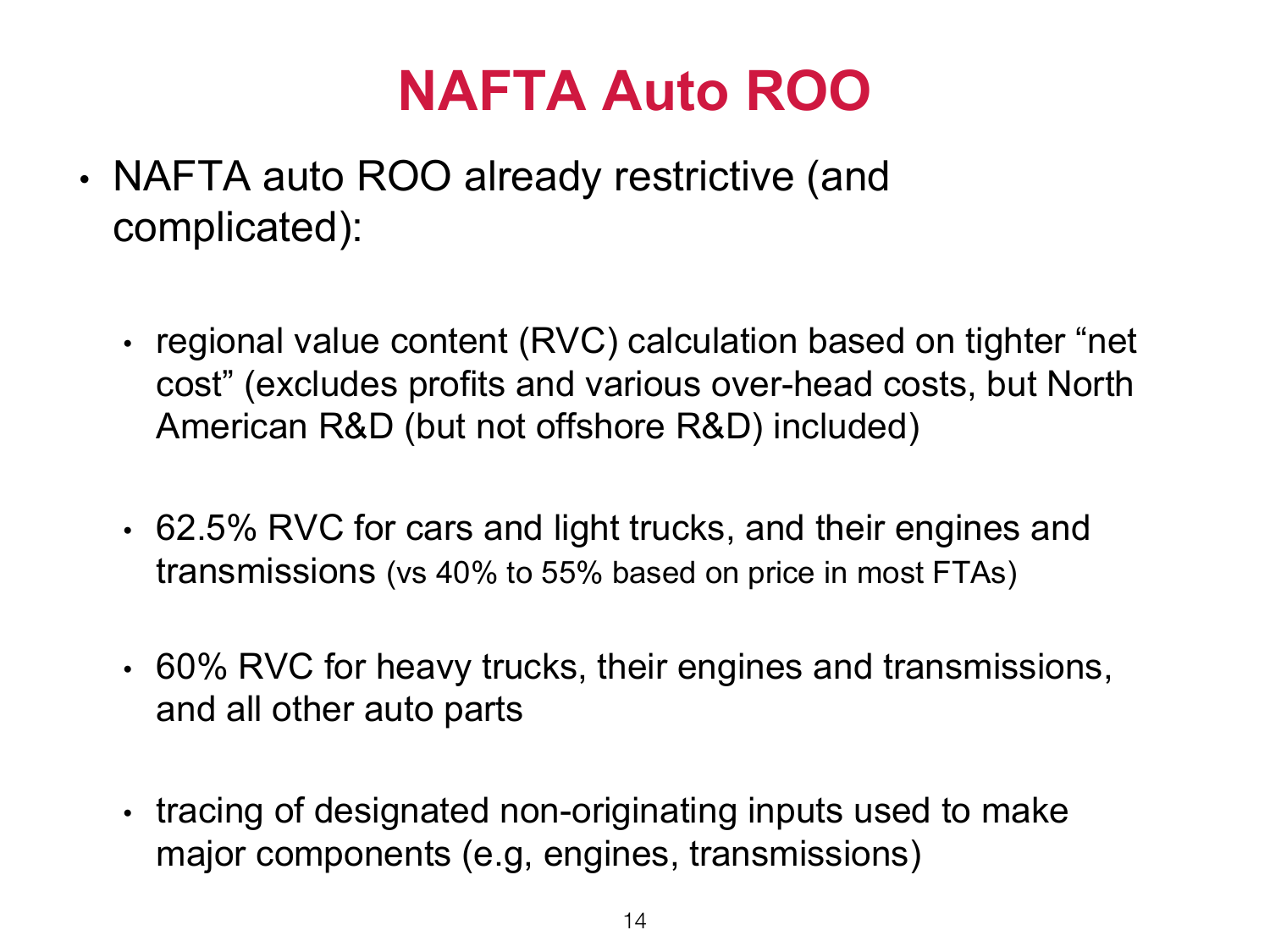#### **CUSMA Auto ROO**

- higher RVC levels: 75% for passenger cars and light trucks and their "core parts" (e.g., engines, transmissions, axles, steering systems), 70% for heavy trucks, and 65% or 70% for other parts
- **new:** each "core part" for cars and light trucks must also be originating (must meet its own ROO)
- **new:** 70% of steel and aluminum in vehicles must be North American (plus melt and pour rule for steel)
- **new:** Labour Value Content (LVC): 40/45% of car/truck content must be made in plants paying workers at least US\$16 per hour (allowed up to 10 percentage points from R&D and IT wages and up to 5 percentage points for engine, transmission or battery assembly)
- phase-in periods (e.g., 3 years) plus some flexibilities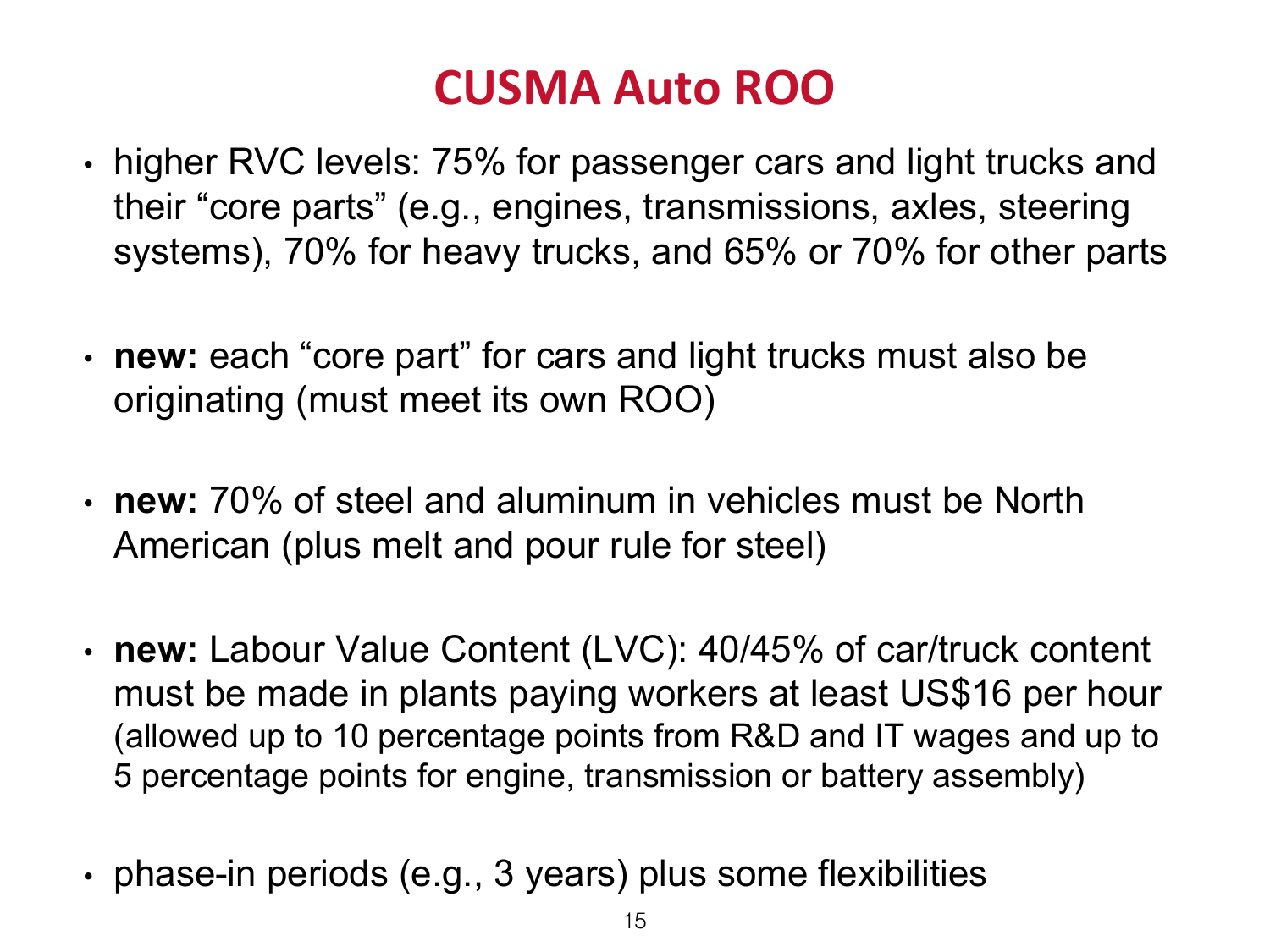#### **Key Factors for Assessing Impact**

- auto assemblers and major parts companies are global prefer to produce in major regions where sell, but can source globally
- NAFTA auto supply chains key for competitiveness of North American, but not immune to global competition
- ROO incur compliance costs CUSMA auto ROO more restrictive and administratively burdensome
- can opt out of ROO: pay MFN duties and source offshore (including from own plants) - vehicle tariffs: Canada 6.1%, Mexico 20%, and U.S. 2.5% for cars and 25% for trucks
- situation varies for each company and each model line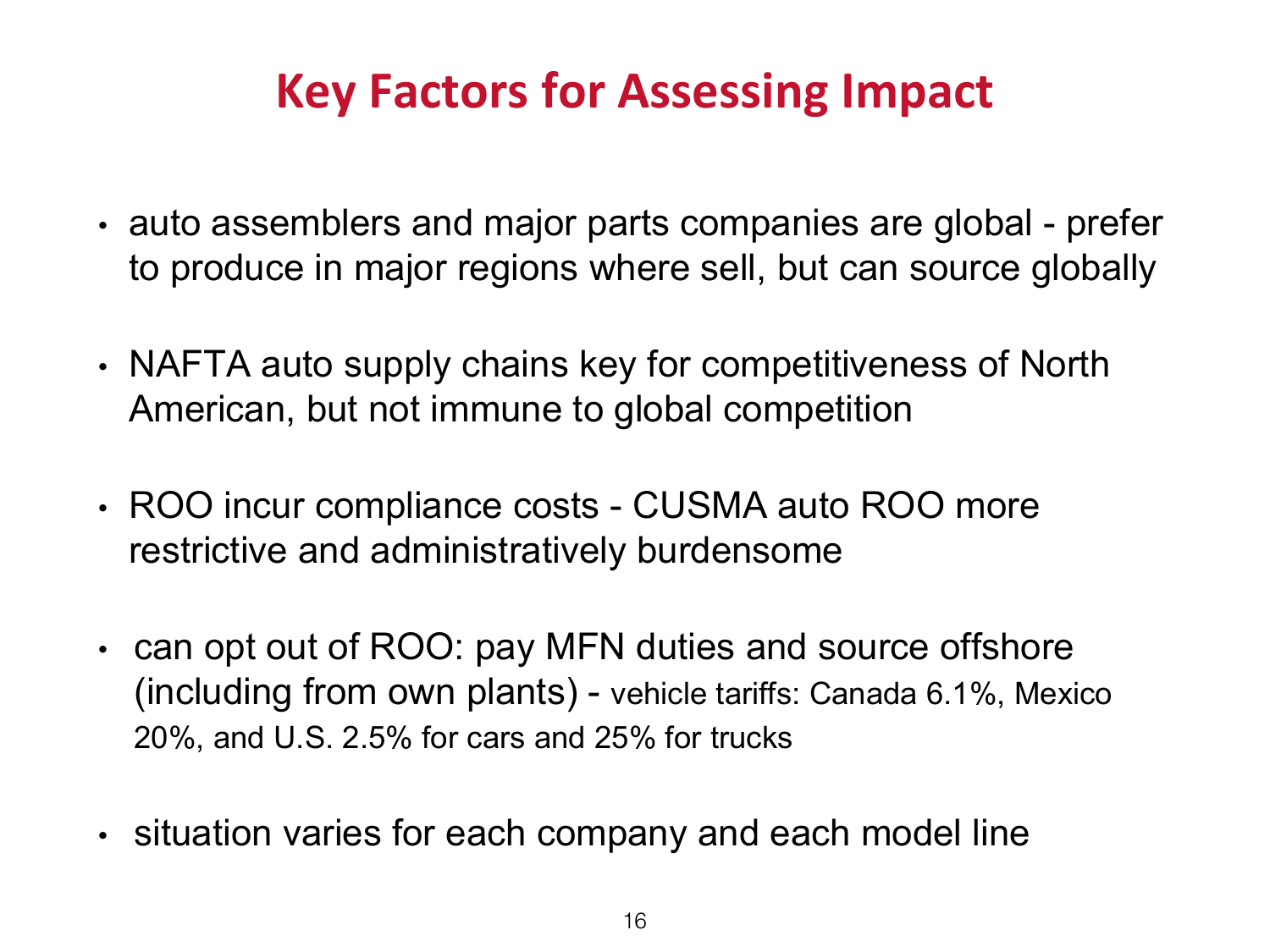#### **Potential Impact of Tighter Auto ROO**

- assemblers likely will comply with CUSMA auto ROO for most model lines, but increase off-shore sourcing for certain auto goods (e.g., smaller vehicles)
- steel/aluminum requirements benefit Canada and U.S. at the margin (a lot already sourced within North America)
- LVC direct attempt to influence where auto goods produced inside North America (U.S. (and Canada) benefit):
	- not likely to affect significantly Mexican wages (gap too big) or shift significantly current production back to U.S. (or Canada), but may dissuade future shift of key parts and vehicle production to Mexico
- erode competitiveness of North American auto platform: some production and job losses, and higher costs/prices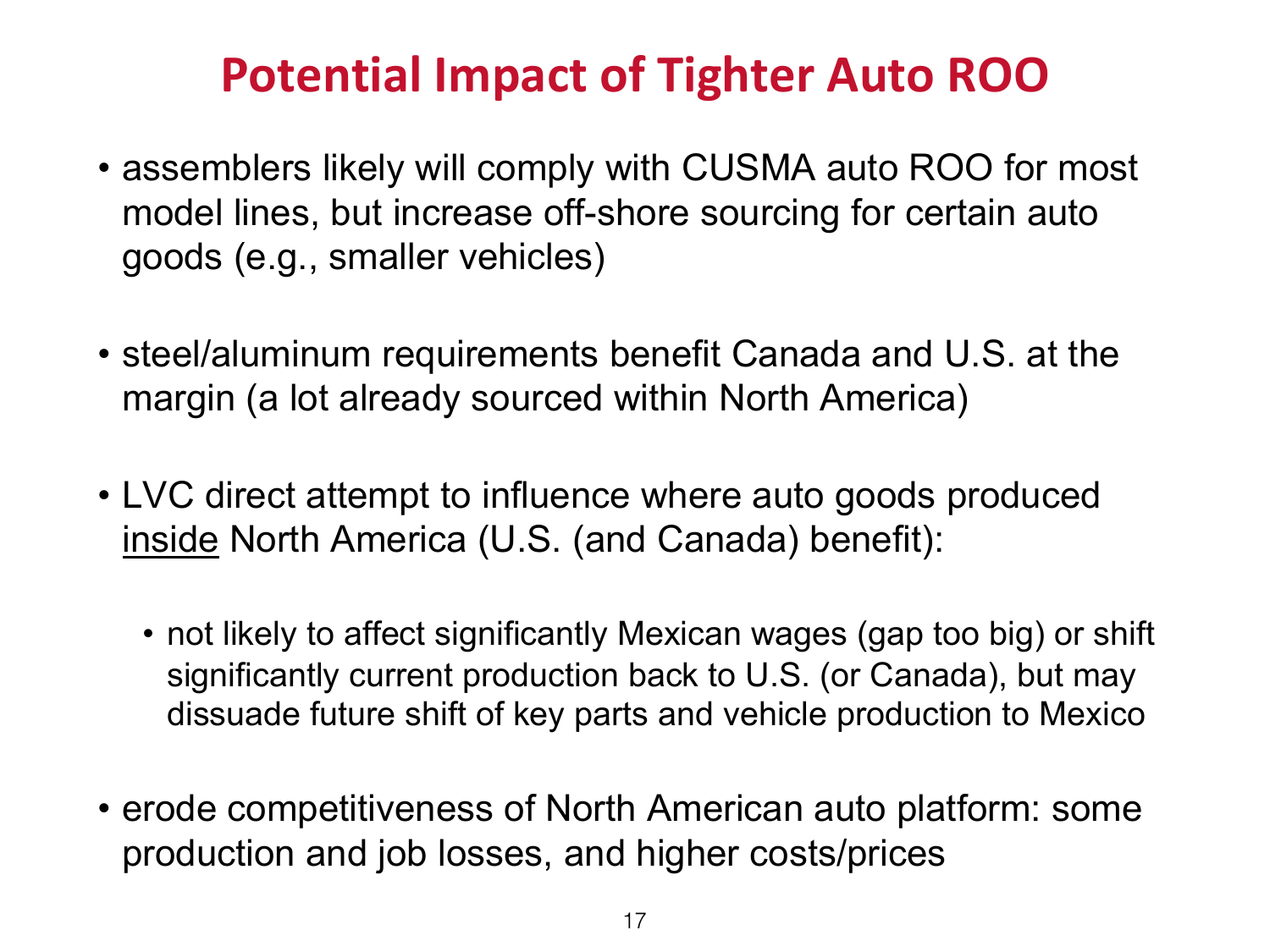#### **For Canada: Relief**

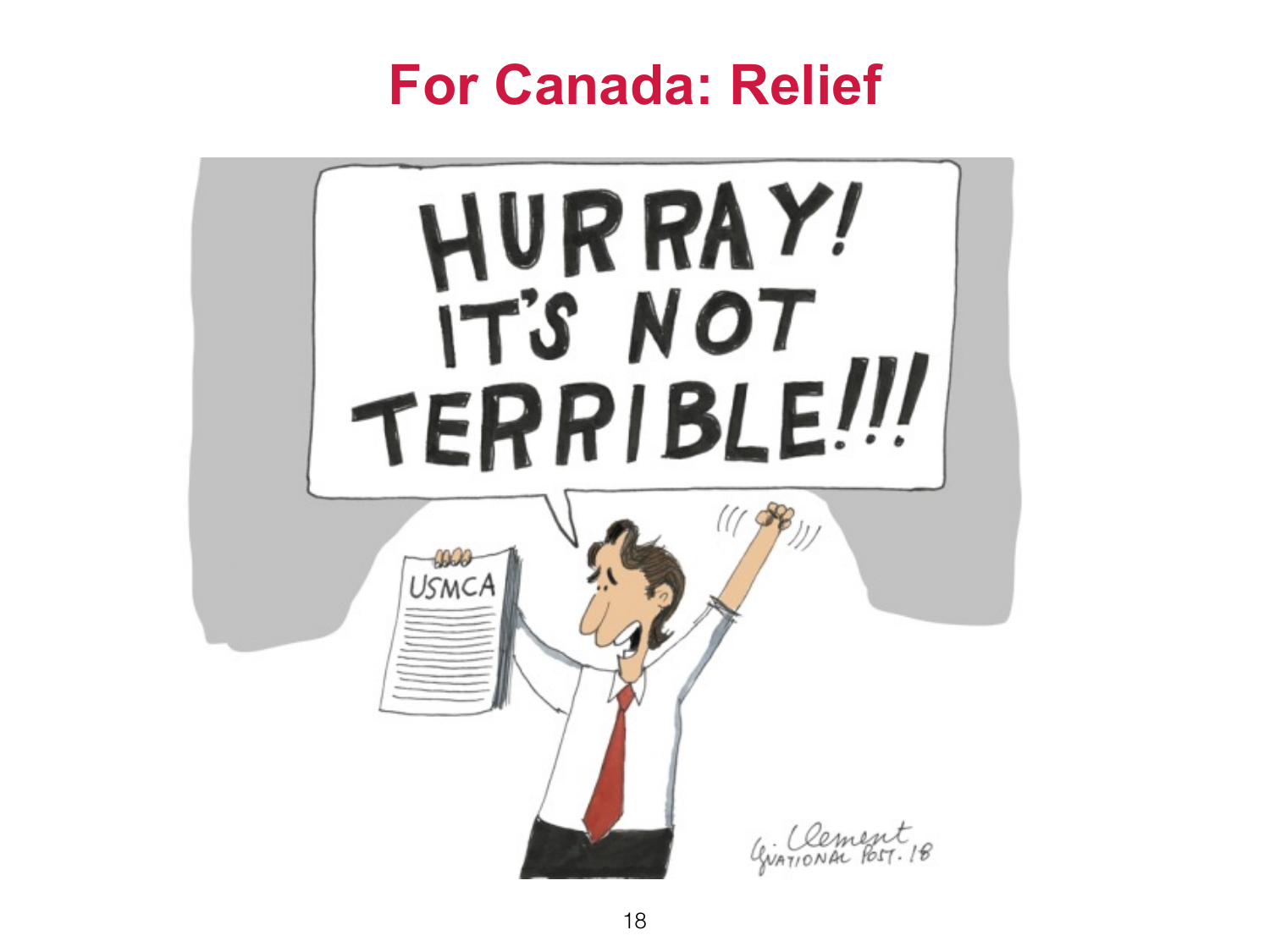### **Not Just Autos or Textiles & Apparel**

- Various FTAs (e.g., CUSMA, CPTPP, EU and U.S. FTAs) require, for example:
	- certain seafood products be produced from fish caught in FTA territorial waters
	- all, or most, of raw sugar used in sugar-containing products be grown and refined in FTA territory
	- dairy products be made from raw milk sourced in FTA area
	- beef products be made from cattle born and raised in FTA area
	- steel products be made from steel melted and poured in FTA area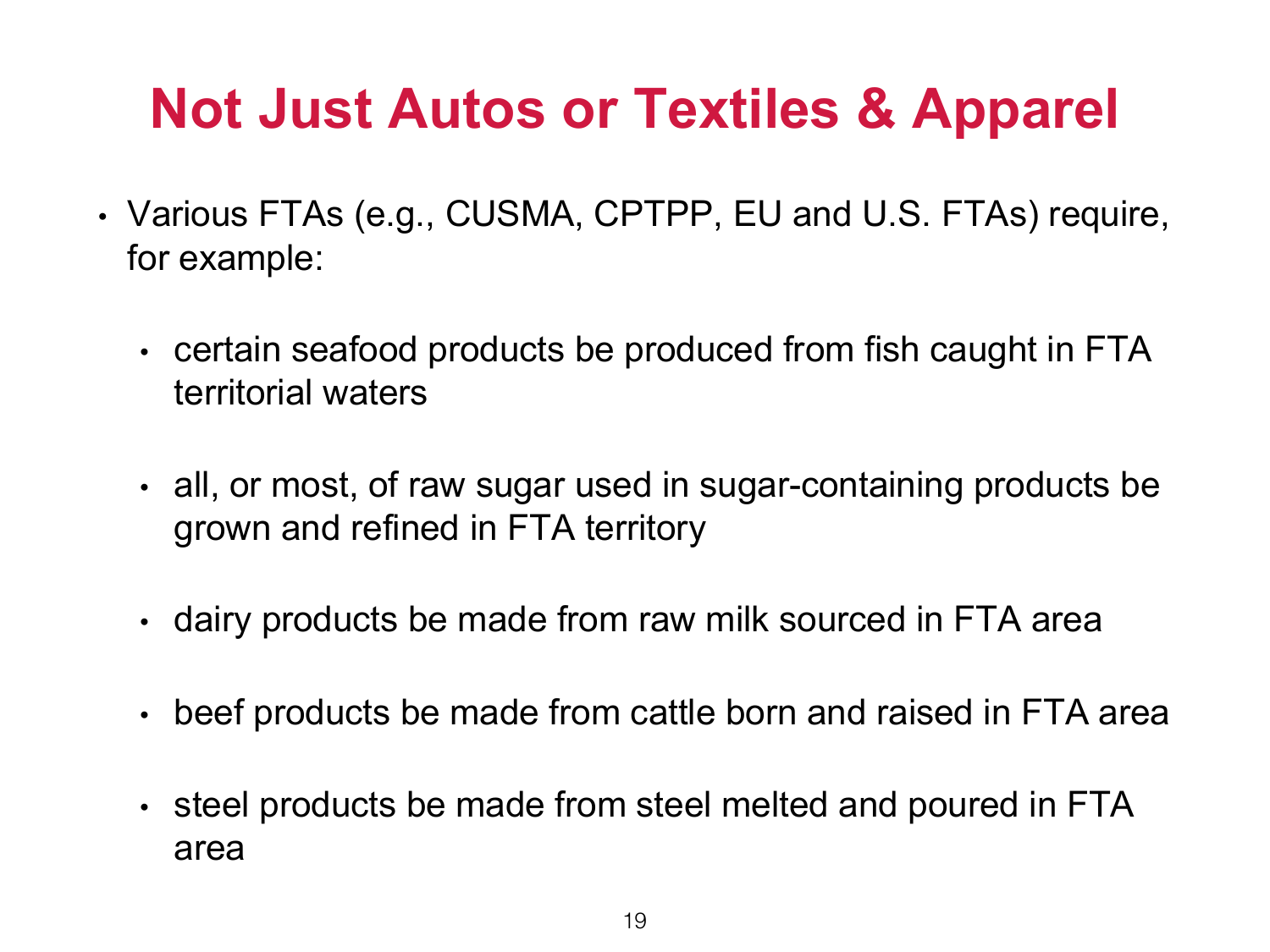### **Not Just Tariff-Preferences ROO**

- other "ROO" can impact production location and supply chains
- proposed U.S. subsidy (up to U.S.\$12,500) for consumer purchases of electric vehicles "made in America":
	- after 5 years, \$7,500 only for vehicles "made in America"  $(ROO = assembled + ?)$
	- \$500 if batteries made in U.S. (ROO?)
	- \$4,500 if vehicle made in unionized plant
- potential major negative impact on Canadian auto sector
- possible solution: use CUSMA ROO for eligibility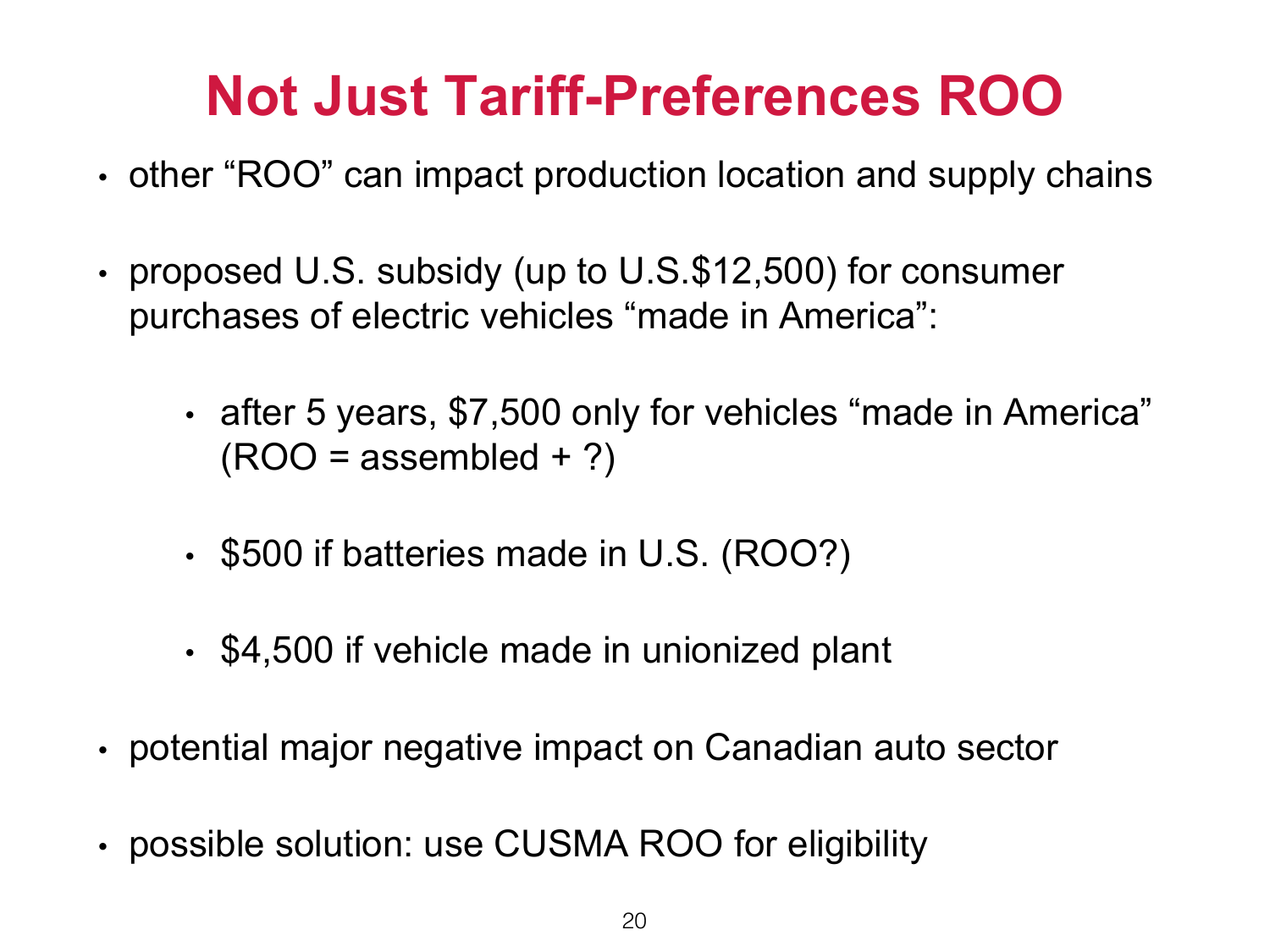## **ROO Sum Up**

- ROO used to try to influence production location and shape (reshape) supply chains (including within a FTA area):
	- defining which inputs for good must be originating
	- content level when use RVC tests
	- other requirements (e.g., LVC in CUSMA auto ROO; R&D)
- competing supply chains can directly impact ROO negotiations (e.g., TPP and textiles and apparel)
- success in affecting production and supply chains depends on many factors (e.g., tariff levels, competitive conditions)
- devil always in the details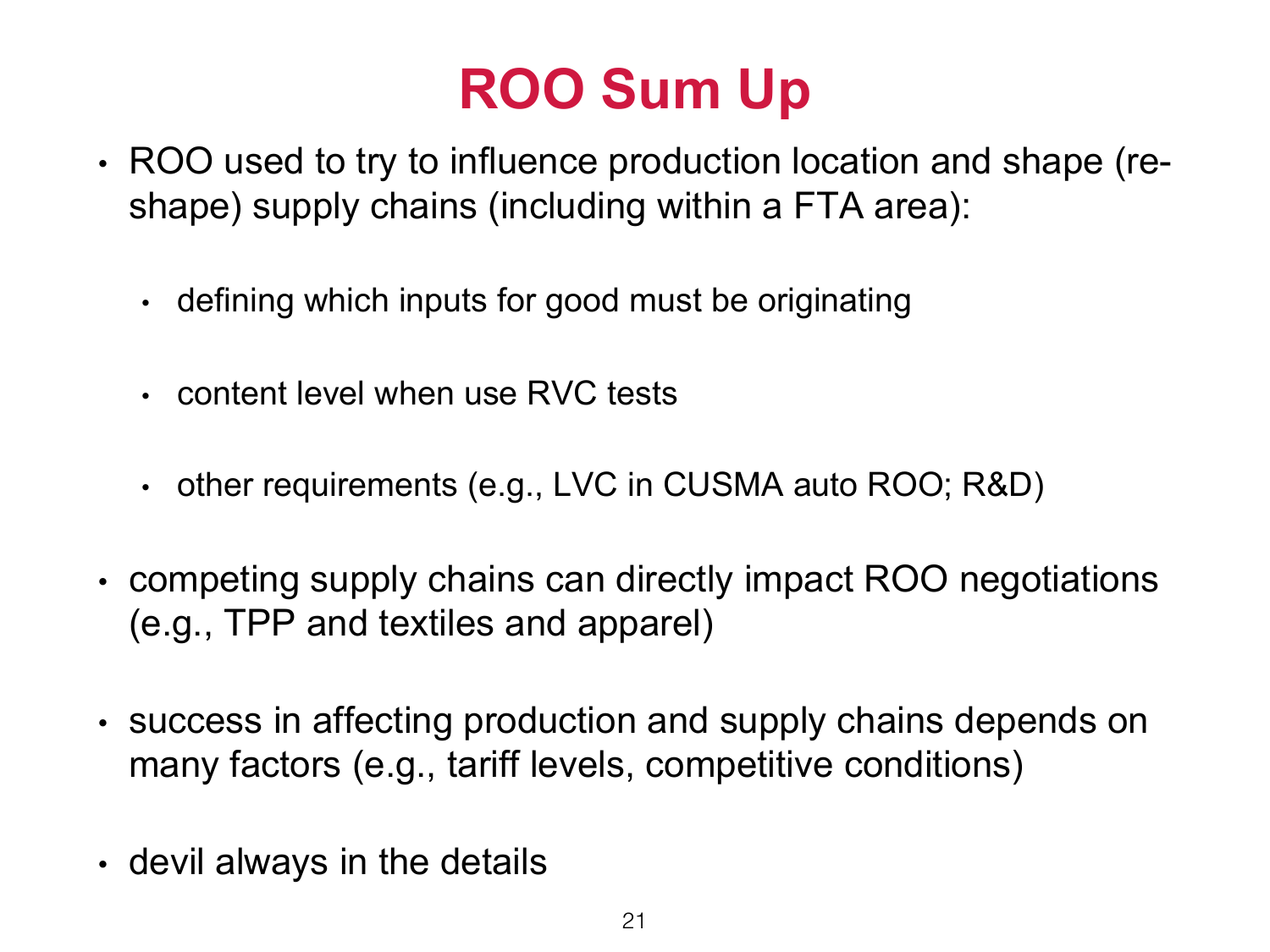### **Do CUSMA ROO Matter for Canada**

- many Canadian industries depend heavily on U.S both as their source of inputs and their market for goods
- over 75% of Canadian commercial exports go to U.S. (and over 50% of imports from U.S.)
	- 12% of Canadian exports pay duties in U.S.
	- 38% entered U.S. under U.S. MFN-free tariff lines
	- 50% entered U.S. duty-free under NAFTA
- U.S. tariffs generally low most below 5% and many below 3%, but even low tariff rates can bite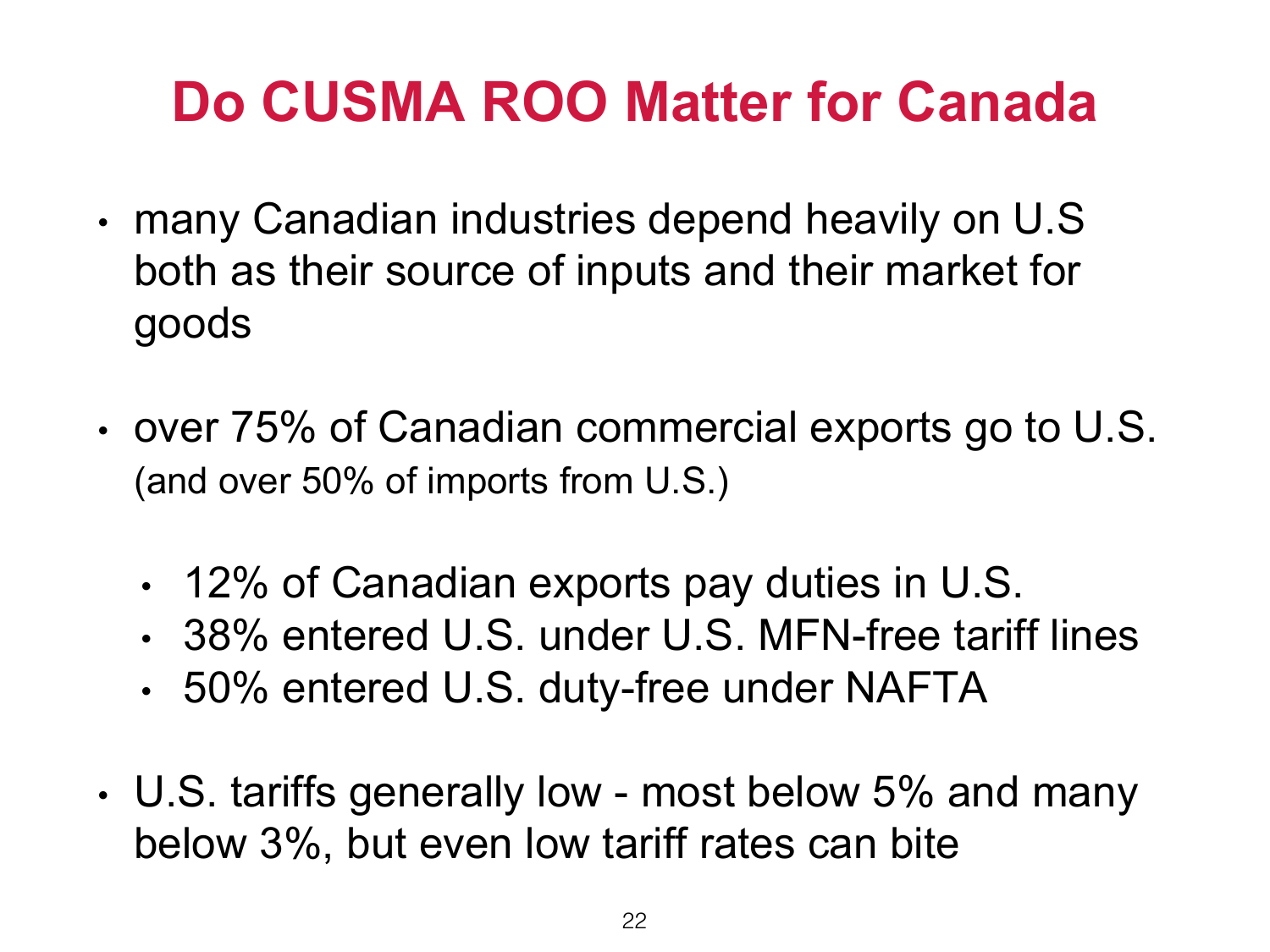#### **Roll Up and Regional Value Content**

- regional value content (RVC) tests calculate percentage of originating content in a good - usually as percentage of price of good
- required content levels can vary (e.g., 40% in CPTPP and 50% in CUSMA for most goods)
- roll-up: full value of originating input counts as eligible content in RVC test for final good, even if made using non-originating inputs:
	- value of any non-originating materials used to make an input is converted to originating content if that input meets its ROO